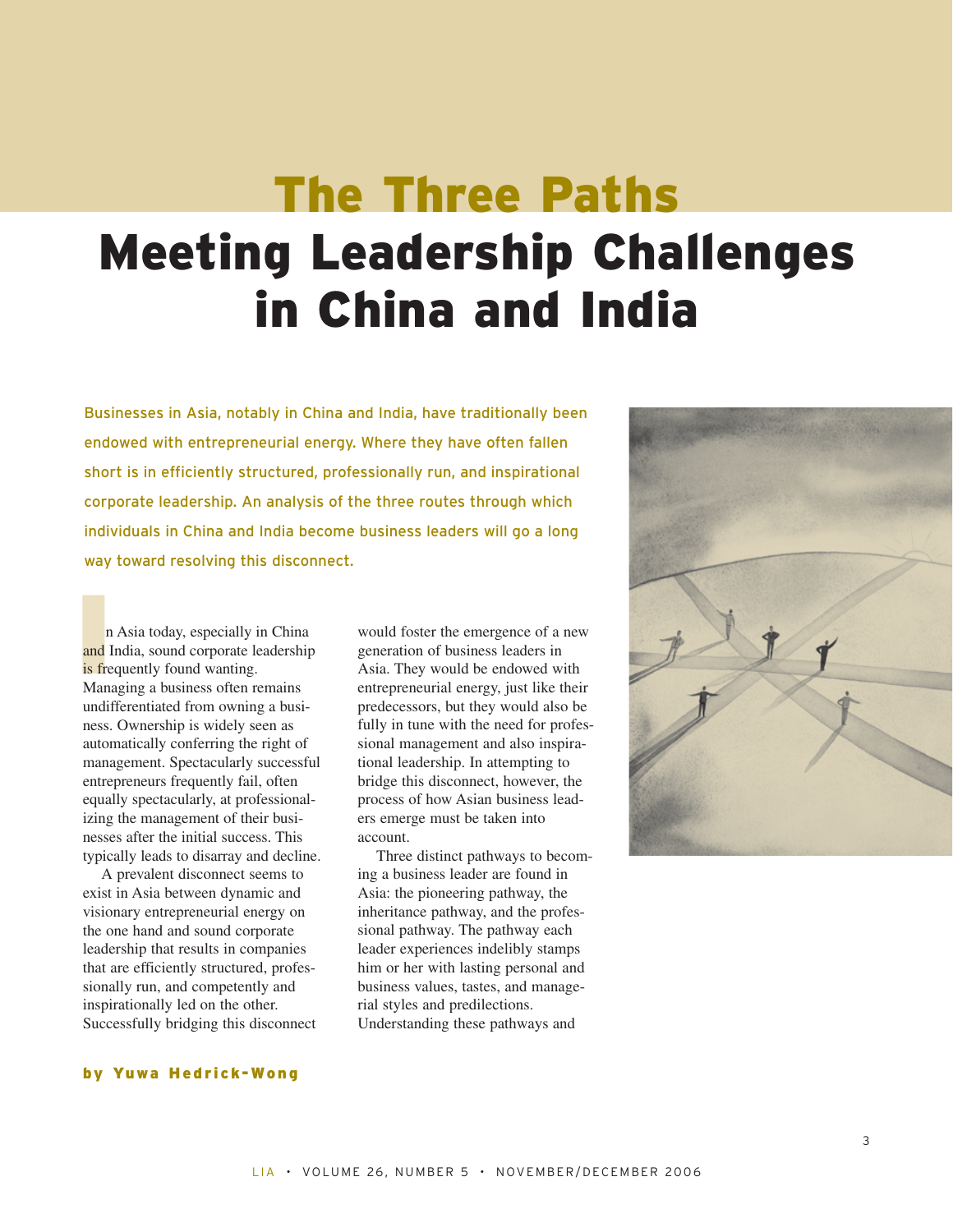their associated experiences is a good starting point for designing an effective approach to improving corporate leadership in Asia, especially in China and India.

#### **THE PIONEERING ROUTE**

One of the truly amazing phenomena of contemporary China is that despite nearly half a century of socialism, with repeated and violent campaigns against capitalism and the bourgeoisie, the spirit of private entrepreneurship has managed to stay alive. As hard as Mao Zedong tried to stifle this spirit and as much as he believed he had succeeded, the urge to engage in private enterprise somehow could not be eradicated. As soon as entrepreneurial opportunities opened, it became evident that beneath every drab Mao suit lurked a would-be capitalist ready to don a business suit. Even more surprising is the fact that the belief in private enterprise is alive and well not only among the young but also among those who suffered grievously through the Cultural Revolution. These older individuals responded with great enthusiasm when given permission to set up their own businesses.

Leveraging China's rising consumer spending, the urbanization boom, and the proliferation of new personal services, many Chinese entrepreneurs have made it big in property development, retail, and manufacturing. However, many of

#### **ABOUT THE AUTHOR**

**Yuwa Hedrick-Wong** is economic adviser for MasterCard Worldwide in the Asia Pacific region and the author of Succeeding Like Success: The Affluent Consumers of Asia (Wiley, 2006). He holds a Ph.D. degree from the University of British Columbia.



these entrepreneurs, especially those from the generation whose education was interrupted by the chaos of the Cultural Revolution, are not well educated. Many come from humble backgrounds in rural China. Most operate with an extremely short time horizon: focusing on making sure that the bank account is not in the red at the end of the month. They act more on gut instincts than on reasoned and sophisticated business planning. And they face intense, cutthroat competition daily. The pioneering pathway in China is a school of hard knocks, governed by a ruthless, Darwinian survival imperative.

Make no mistake about it: private entrepreneurs are transforming China. However, the environment in which they operate, which includes the need to deal with the still formidable government bureaucracy and the inevitable collisions with state-owned enterprises as competitors, shapes their behavior and outlook as entrepreneurs and as business leaders. They still need to tread carefully, for instance, and to demonstrate their contributions to China's development wherever they can. Being a "successful" corporate leader may have less to do with business strategy and visions than with managing government relations.

Zhang Yue, founder of Broad Ltd., a Changsha-based maker of giant cooling systems that has successfully marketed its products worldwide, conspicuously displays in his office certificates attesting that Broad has paid more taxes than any other private company in China. Not far from his office is a hangar that houses his private helicopter and jet. This juxtaposition of on the one hand being a champion taxpayer and on the other having a private helicopter and jet is highly illustrative of how Chinese entrepreneurs have chosen to travel on the pioneering pathway to affluence today.

In India, not surprisingly, the pioneering pathway works very differ-

ently. The momentum driving the pioneering pathway to being a business leader in India comes from the information technology revolution. The story of Infosys, a global provider of IT consulting and services, is a good example. In 1981, Narayana Murthy and six partners set up Infosys in a garage in the southern Indian city of Pune, with \$1,500. The seed capital came from their personal savings, as no bank would consider extending them a business loan. A graduate of the prestigious Indian Institute of Management, Murthy led Infosys's exponential growth. Infosys now has more than \$2 billion in annual revenue, is listed on the NAS-DAQ stock exchange, and counts among its clients many of the world's leading companies. Today Murthy has stepped down from directly running the company to be its *chief mentor,* a concept more Californian than Indian.

Murthy is just one of many Indian entrepreneurs who successfully rode the wave of information technology and the Internet to establish worldclass businesses, amass huge personal fortunes, and create hundreds of thousands of well-paid jobs for young, well-trained Indians. Other names in this group include Shiv Nadar, founder of HCL, India's leading computer company; Azim Premji, founder of Wipro Technologies, one of the largest software companies in India and the world's largest provider of research and development services; and the Raju family, which founded the IT consulting and services company Satyam Computer Services.

This wave of entrepreneurship was made possible by a convergence of three factors. The first was the emergence of India's technical brainpower, which combined with the rock-bottom wages in India to form a formidable competitive advantage. (The brainpower was nurtured by elite schools such as the Indian Institute of Technology, but these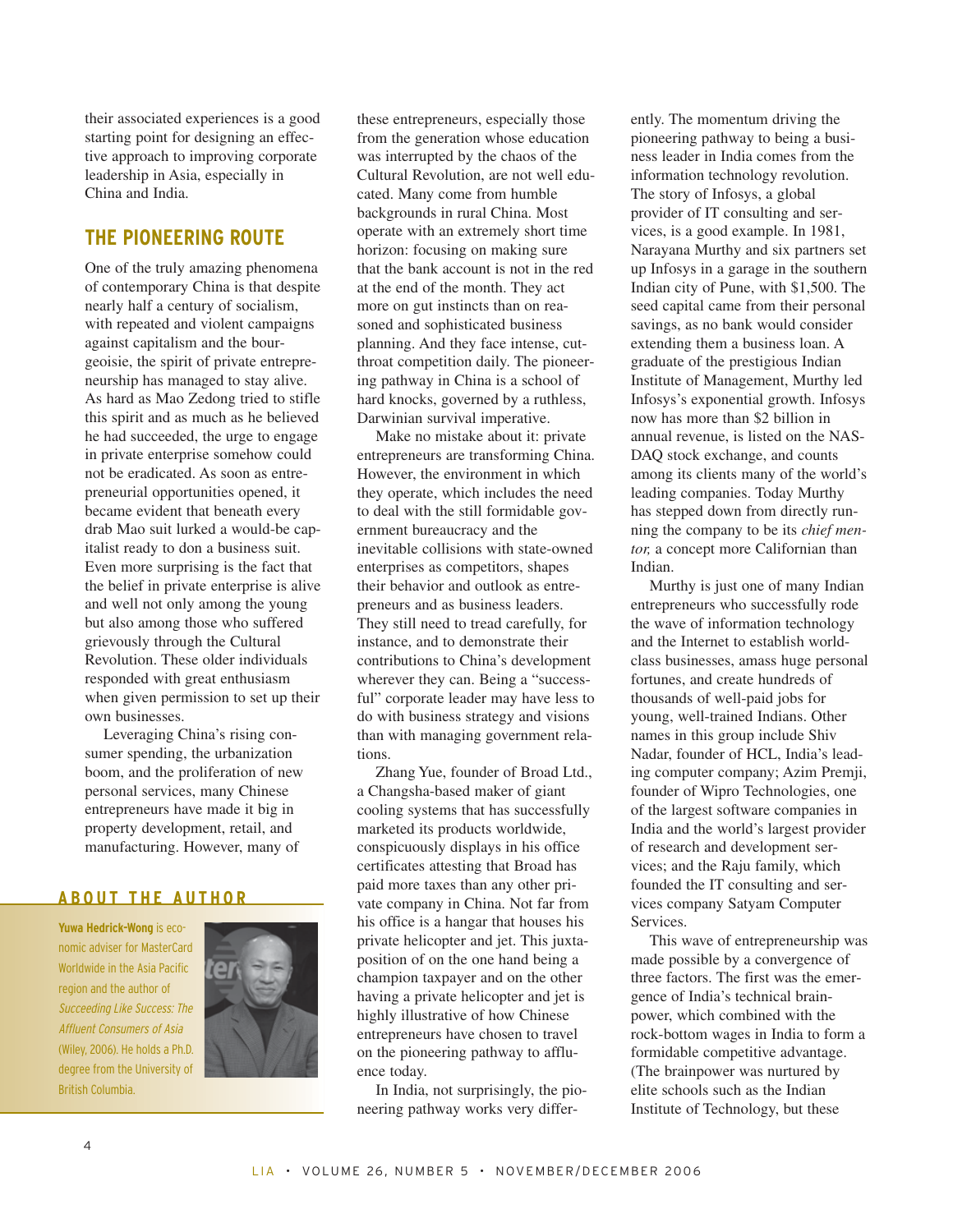schools came with a price, as basic education for the majority of Indians was and remains neglected, a situation that demands urgent reform.) The second factor was that the license *raj*—the elaborate system of licenses and regulations that were required to set up businesses in India until 1990 and that had stifled India's entrepreneurs for five decades following the nation's independence—had not anticipated the emergence of the IT industry. IT entrepreneurs were able to operate with relative ease as a result. The third factor was the emergence of the Internet, which became the virtual highway for India's IT exports. (India's physical infrastructure was and remains a serious bottleneck for the export of goods.) Economic reforms in the 1990s rapidly expanded India's already burgeoning IT industry. Within a decade IT service exports grew from virtually nothing to more than \$40 billion a year. Service exports have also evolved, from basic services such as call centers to increasingly sophisticated (and higher value-added) business process outsourcing. Urban centers such as Bangalore and Chennai have become booming hubs of a dynamic IT industry. This industry, while building personal fortunes for the successful pioneers, has also become the standard path to affluence for young, well-educated Indians.

In sharp contrast with their Chinese counterparts, most of the Indian business leaders who have come through the pioneering pathway in the IT industry are well educated, technologically savvy, and have had some exposure to international business dealings. Their technological orientation and familiarity with corporate leadership tends to give them an air of sophistication.

#### **DIFFERENT LEGACIES**

Given the almost total destruction of private wealth in China over a period of four decades, one may well ask

whether there is anything left to be inherited. Surprisingly, the answer is "quite a lot." The reason is the *princelings* phenomenon.

The children of China's top leaders and officials are known as princelings. Before the 1980s, most princelings were given priority in schooling, and many ended up being groomed for high positions in the government. Starting in the 1980s and this development was a powerful sign of overall change in China many princelings opted to go into business instead of government. Through their personal connections and family pedigrees these princelings have been able to pursue the inheritance pathway to becoming business leaders.

Many such princelings grew up in relative comfort and had privileged access to higher education and other opportunities, such as international travel. Because of the still sizable and influential state sector, their connections and pedigrees continue to carry weight and remain valuable assets. It is therefore not difficult to imagine that their conception of corporate leadership is closely tied to the role of the state and government authority.

In India, the inheritance pathway could not be more different from China's. If there is a business aristocracy in India, it would have to be the Tatas. The business conglomerate currently known as the Tata Group was founded in 1868 by Jamsetji Tata. He started in textiles, then expanded into trading, quickly establishing a stronghold in Bombay (now known as Mumbai). From the beginning the Tatas ran their business with a strong sense of social welfare for their workers. Jamsetji Tata introduced pensions for workers in his textile mills in 1886 and accident compensation in 1895. In this respect he was way ahead of his time and certainly ahead of other Indian business enterprises. This tradition of employee benefits has continued through vastly shifting economic,

political, and business conditions over the past 138 years, even as the Tata Group has grown to become one of India's largest business conglomerates, with enterprises spanning heavy industry, manufacturing, chemicals, agribusiness, financial services, hospitality, and IT.

The Tata Group is also known and respected for its tradition of entrepreneurial energy and vision. Again, Jamsetji Tata set the pattern. After



being refused entry to a hotel reserved for the British in Bombay, he built the legendary Taj Mahal Hotel on the waterfront of that bustling city, opposite the India Gate. The Taj chain of hotels and resorts today is among the most successful in India and the region. Two generations and a few decades later, J.R.D. Tata pioneered commercial aviation in India.

Ratan Tata, the current chairman of the Tata Group, took the reins in the 1980s and started a remarkable process of rejuvenating the business, which had started to wilt and lose focus under the license raj. Educated at Cornell University and Harvard Business School, Ratan Tata began to professionalize management and moved to invest aggressively in the booming IT sector by launching Tata Consulting, which has since become a global leader in computer software and services. Active overseas, Tata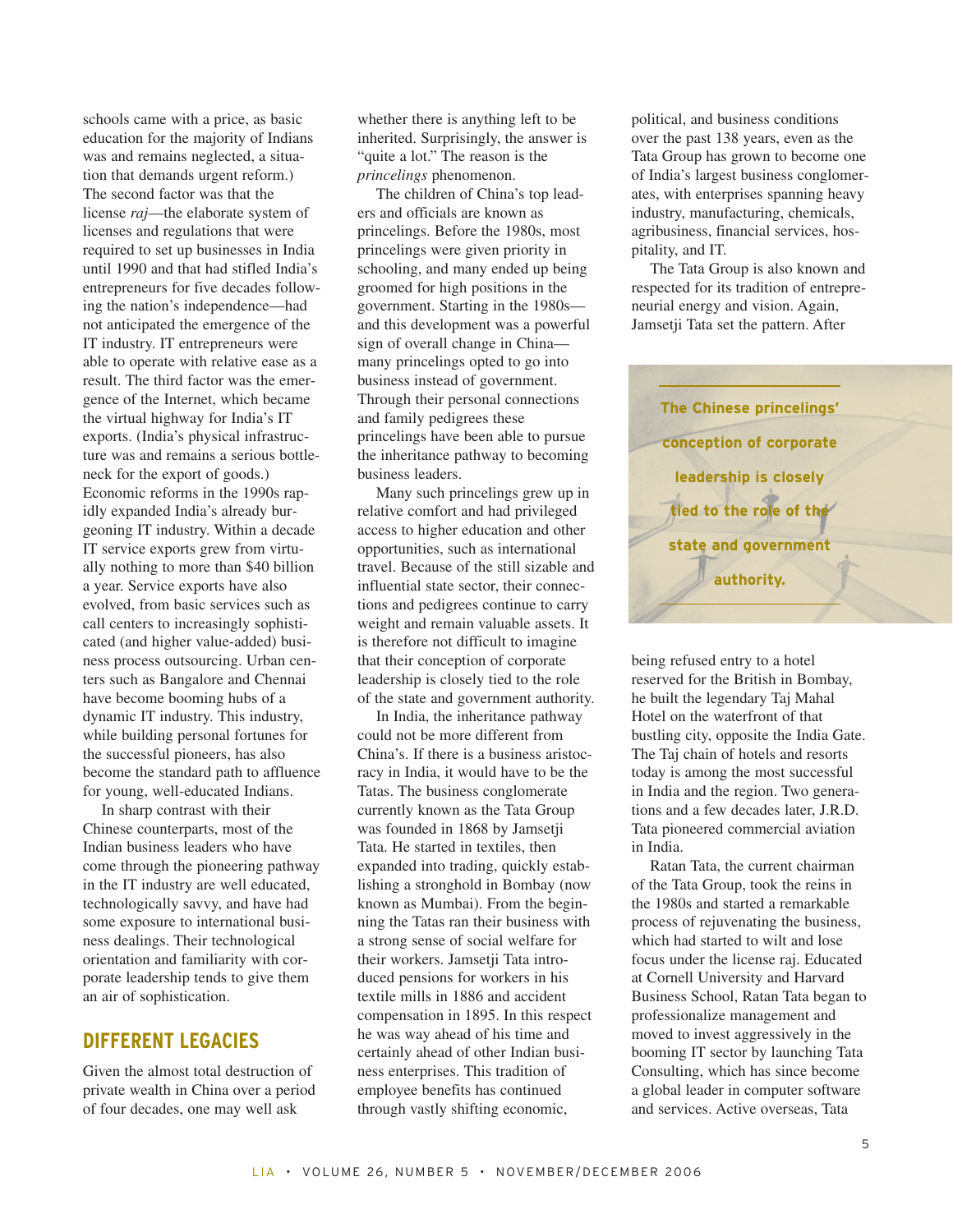Consulting is a leading investor in China's IT sector, and an ambitious multibillion dollar plan to invest in neighboring Bangladesh was unveiled in 2005. Seizing opportunities opened by economic reform in the 1990s, the Tata Group has also expanded into financial services to take advantage of rising domestic purchasing power. There are also plans for manufacturing a "people's car" that could be sold for \$2,000.

The Tata Group is just one of many large, family-owned business

**The sense of corporate leadership in India is closely aligned with the values of families, legacies, and traditions.**

enterprises in India. Some are more flamboyant than the Tata Group and have succeeded to different degrees in the environment of market reform. One thing they all have in common, however, is the sense of family tradition and a shared responsibility for preserving the family fortune and legacy. Accordingly, their sense of corporate leadership is closely aligned with the values of families, legacies, and traditions.

#### **GOING PRO**

The professional pathway started to operate in China relatively late, with the arrival of foreign multinational companies in the 1980s. Foreign businesses, including some from Hong Kong, created a market for skilled business professionals and paid competitive market wages, typically a high multiple of what could

be earned working for a governmentrun enterprise.

Such professional employment in turn stimulated the supply side— Chinese institutions of higher learning started to develop a capability to meet the demand for graduates in business administration, finance, marketing, IT, and so on. Even before Chinese educational institutions started to respond to the new demand, enterprising Chinese students took to studying overseas. It is estimated that between 1978 and 2005, some nine hundred thousand Chinese students went overseas for higher education and that about five hundred thousand have returned to their homeland, mostly since 1999. By 2005, about ninety licensed institutions of higher learning in China offered an M.B.A. program. The best of these schools, such as Fudan University in Shanghai, have curricula developed in partnership with leading international institutions, such as the Massachusetts Institute of Technology's Sloan School of Management. Most of these welleducated business professionals in China, however, are still in their twenties and thirties. So in a society that is still largely organized by seniority and hierarchy, not many of them have reached leadership positions. Their time is yet to come. In many ways they hold the most promise for bridging the disconnect between entrepreneurial energy and sound corporate leadership in China.

In India the main thoroughfares in Bangalore are lined with sparkling, new, steel-and-glass office buildings housing IBM, Oracle, SAP, and a host of other leading international IT companies as well as Indian IT giants such as Infosys and Wipro. Tens of thousands of well-paid technical and managerial jobs are being created each year by these companies. They attract the best and the brightest graduates of India's elite academic institutions, such as the

Indian Institute of Management and the Indian Institute of Technology, and are the points of entry for welleducated and skilled Indians to join the ranks of the affluent.

Collectively, these companies form the professional pathway for a whole new generation of young Indians to lead businesses in the future. Young Indian managers and professionals employed by and rising through the ranks of these companies are therefore constantly exposed to sophisticated management concepts and techniques, are given opportunities in international training and postings, and become well informed on the latest trends in business strategies and management know-how. An added advantage of these individuals' focus on technology is that they are less burdened than many other workers by the tradition of seniority according to age, because IT and related fields thrive on being innovative and creative—domains of the young more than the old. The leadership challenge for this generation of young Indian professionals is to go from technological prowess to genuine understanding of what leadership really means.

#### **STRONG INFLUENCES**

This brief comparison, organized in terms of the three pathways through which individuals in China and India become business leaders, suggests that the corporate leadership challenges in the two countries are very different. This is largely because the three pathways function very differently in China and India. In both nations, however, the pathways exert powerful influences on emerging business leaders, molding them to have certain strengths as well as certain weaknesses. Meeting the challenges of corporate leadership in China and India must begin with understanding these pathways and their impacts.  $\&$